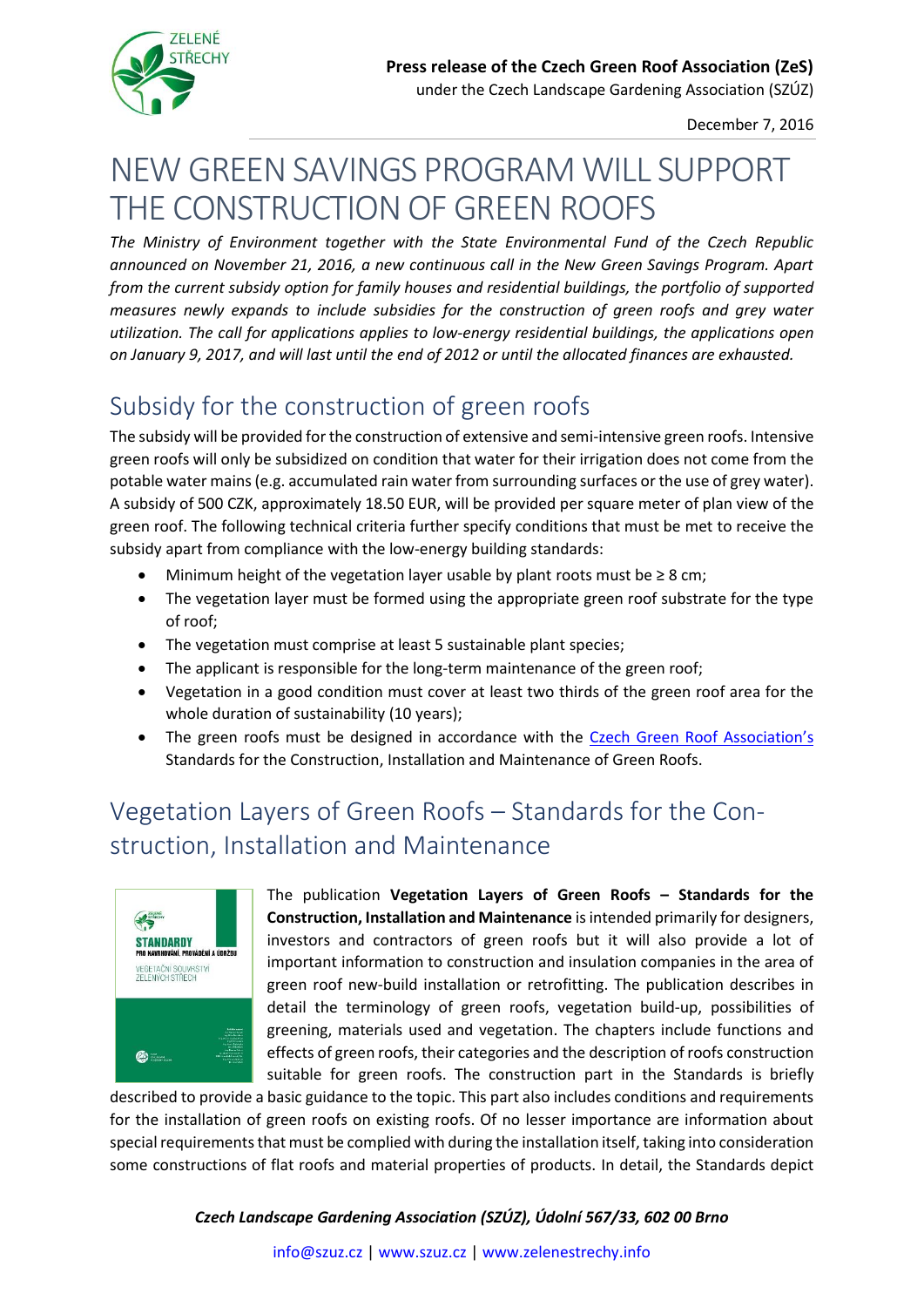

December 7, 2016

the respective functional layers of green roofs, putting emphasis on the vegetation layer. The Standards feature requirements for the vegetation listing a recommended selection of plants. The publication also addresses the issue of temporary and permanent stability of larger woody plants on intensive green roofs. The publication concludes with conditions of the receipt of finished green roofs by customers, maintenance requirements and recommended warranty conditions.

*The publication was compiled as an outcome of a grant project* Green Roofs – Hope for the Future II. (Zelené střechy – naděje pro budoucnost II.) *supported by the Ministry of Environment of the Czech Republic.*

The Standards can be downloaded at the Association's website [\(www.zelenestrechy.info\)](www.zelenestrechy.info) after filling in a short survey.

### Green Roofs – Hope for the Future II.

The publication "Green Roofs – Hope for the Future II." is a publication resulting from three years of systematic activities of the expert Czech Green Roof Association founded under the Czech Landscape Gardening Association in 2013. Since 2014, the Green Roof Association organizes a professional competition of green roof projects "Green Roof of the Year", owing to which this publication can introduce two dozen quality green roofs in the Czech Republic. Those include green roofs on tops of educational and administrative buildings, on hotels, family houses, intensive and extensive green roofs, private and public ones. These successful projects serve as an inspiration for all progressive investors, future and current house owners, representatives of authorities and administrations.



#### **Contents**

- Vegetation Layers of Green Roofs Standards for the Construction, Installation and Maintenance
- Functions and effects of green roofs
- Types of green roofs
- Green roofs on hotels
- Green roofs on educational buildings
- Green roofs as a part administrative buildings
- Recreational green roofs on houses in the countryside
- Extensive green roofs on family houses
- Green roofs as an extension of home

*The publication was compiled as an outcome of a grant project* Green Roofs – Hope for the Future II. (Zelené střechy – naděje pro budoucnost II.) *supported by the Ministry of Environment of the Czech Republic.*

Print run 2000 copies. Subscription orders are accepted on the Association's website ([www.ze](www.zelenestrechy.info)[lenestrechy.info\)](www.zelenestrechy.info) while stock lasts.

#### *Czech Landscape Gardening Association (SZÚZ), Údolní 567/33, 602 00 Brno*